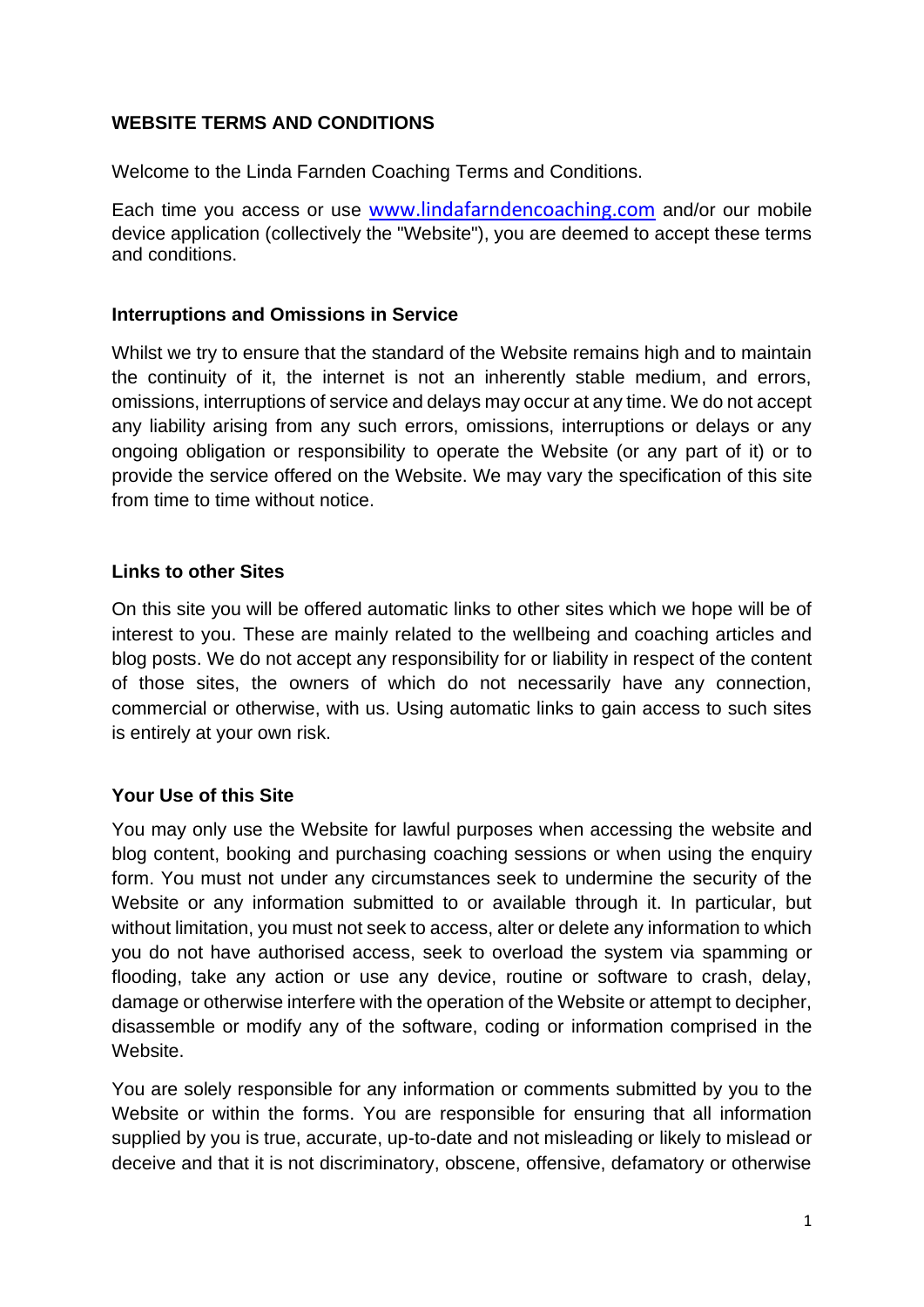illegal, unlawful or in breach of any applicable legislation, regulations, guidelines or codes of practice or the copyright, trademark or other intellectual property rights of any person in any jurisdiction. You are also responsible for ensuring that all information, data and files are free of viruses or other routines or engines that may damage or interfere with any system or data prior to being submitted to the Website. We reserve the right to remove any information supplied by you from the Website at our sole discretion, at any time and for any reason without being required to give any explanation.

## **Information Submitted by You**

We will use information supplied by you to aid the associated administrative functions as well as to facilitate the purchase of coaching sessions made through this website. We will process any data which you provide in completing the online registration or application forms and any further forms or personal details which you complete or provide to us when using the Website in accordance with relevant data protection legislation. We explain more about your personal data in our Privacy Policy.

# **Terms of Business**

Any service purchased through this website will be subject to the following terms and conditions:

Purchase Price: as stated in each individual service description.

Purchase Method: Online reservation only, via PayPal or by using Credit/ Debit Card.

Refund Policy: You are entitled to receive a full refund of the amount you paid when:

a, the session has been cancelled by us at any time before the session commences.

b, you cancel in writing (via a text, email, or enquiry form) up to 24 hrs before the class commences (for any cancellations later than this, we reserve the right to retain the payment)

# **Content Rights**

The rights in material on the Website are protected by international copyright, software and trademark laws and you agree to use the Website in a way which does not infringe these rights. You may copy material on the Website for your own private or domestic purposes, but no copying for any commercial or business use is permitted.